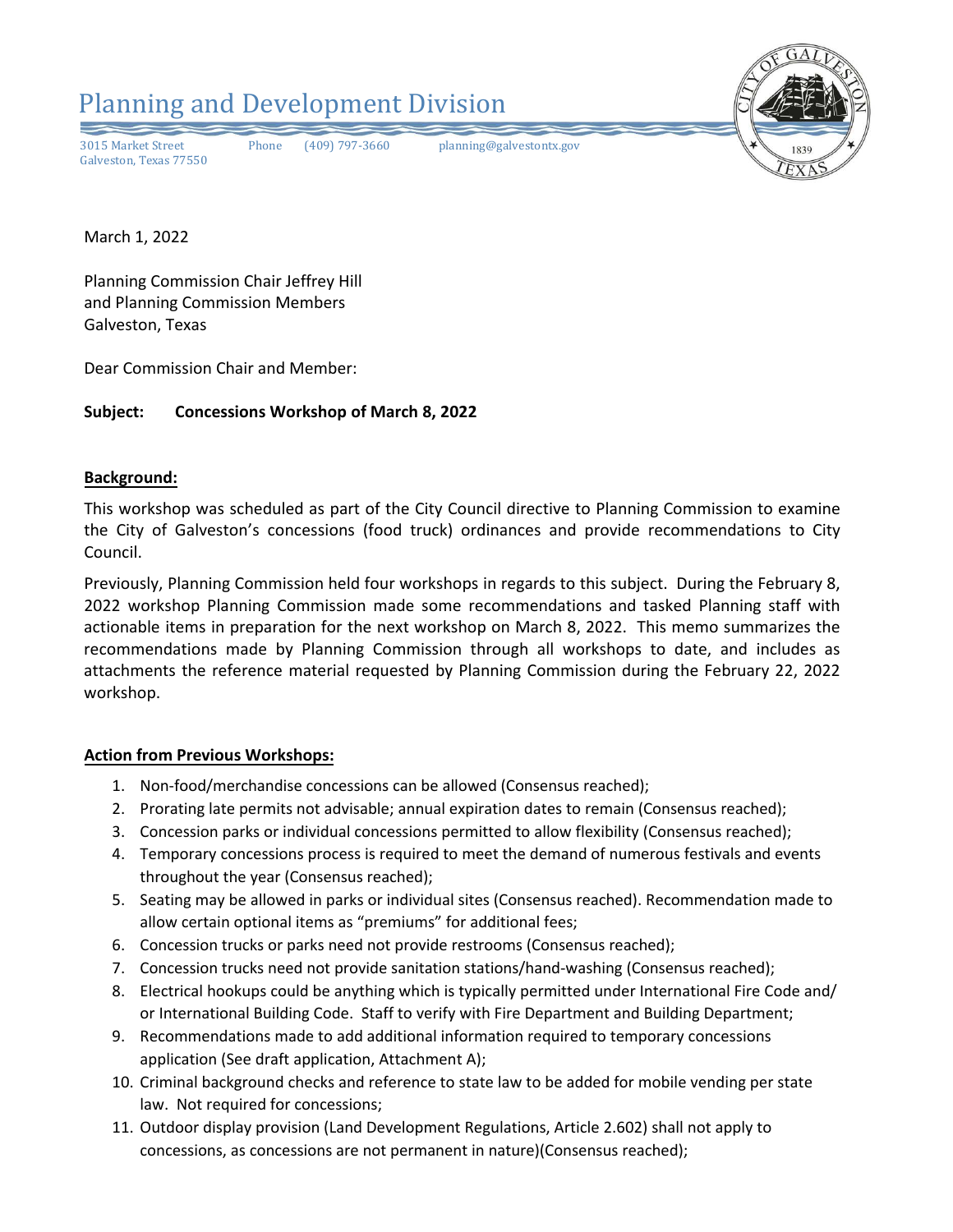- 12. 1,000 square feet per concession in parks to remain (Consensus reached);
- 13. Parking for concessions and concession parks per base zoning (Consensus reached; verify);
- 14. Draft Temporary Concessions application approved;
- 15. Draft concession ordinance recommended to go into effect 01/01/2023;
- 16. Draft concessions land use for Planning Commission review and discussion (Attachment A).
- 17. Proposed fee schedule as requested by Planning Commission (Attachment B).

# **Remaining Tasks:**

1. Discussion regarding push carts, commissary requirements, and permit procedures with Galveston County Health District staff scheduled for 03/08/2022 workshop

# **Directives to Staff:**

- 2. Staff to solicit input from current concession owners in Galveston before 03/22/22 workshop;
- 3. 04/05/2022 workshop final review and approval;
- 4. City Council workshop and action tentative for 05/26/22;

While Planning Commission is free to hold additional discussion, Planning Staff requests that the Commission specifically discuss and consider the above items at the March 8, 2022 workshop.

Respectfully Submitted,

Daniel Lunaford

Daniel Lunsford Senior Planner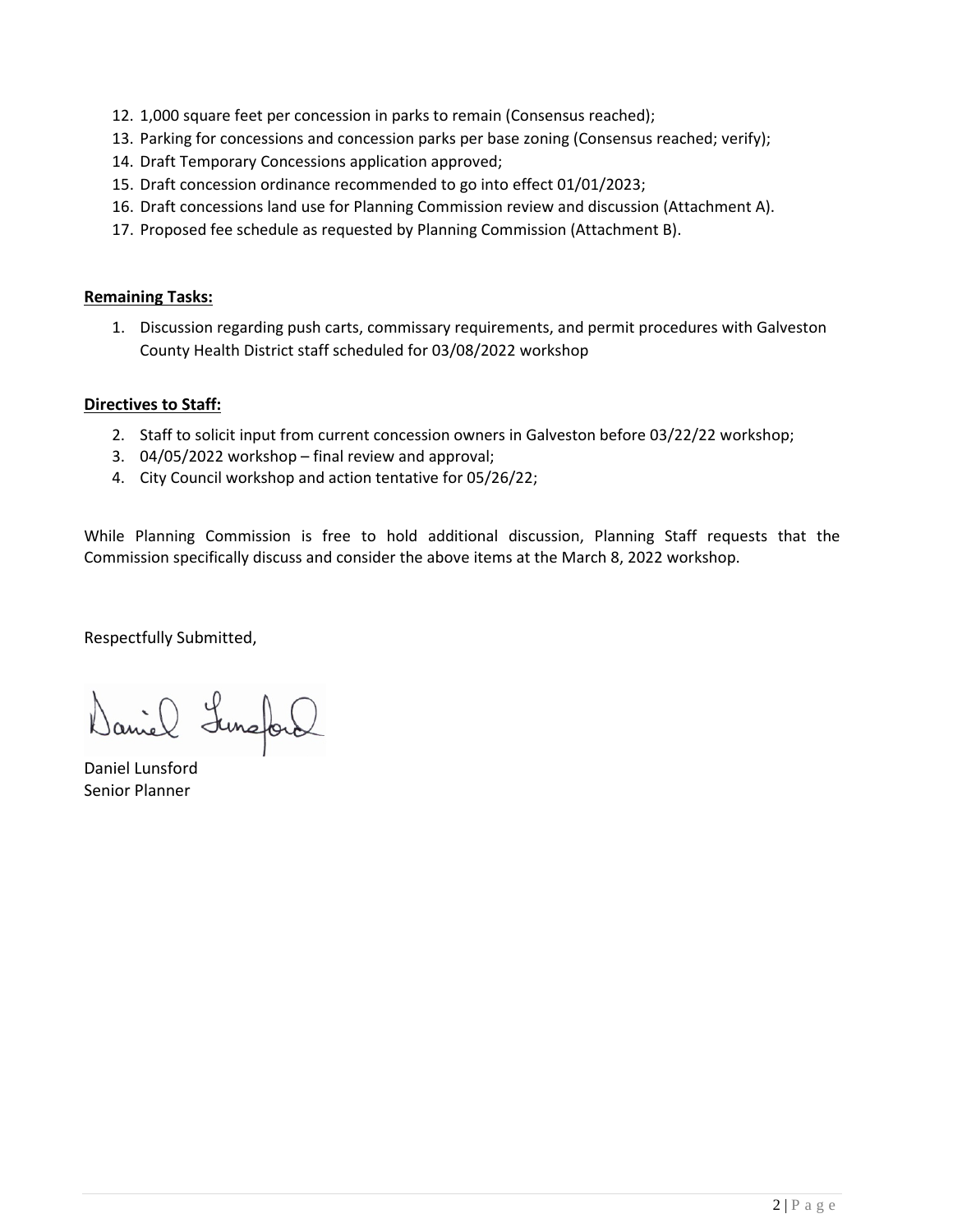|            |         |        |                          |        |                          |     |  |       | Res- |                                                                                                                                                                                                                                |     |                                                |    |
|------------|---------|--------|--------------------------|--------|--------------------------|-----|--|-------|------|--------------------------------------------------------------------------------------------------------------------------------------------------------------------------------------------------------------------------------|-----|------------------------------------------------|----|
|            | $R - 0$ | $R-1$  | $R-2$                    | $R-3$  | MF.                      | UN. |  | NS TN |      | CB.                                                                                                                                                                                                                            | Rec |                                                | HI |
| Concession | $\sim$  |        |                          |        |                          |     |  |       |      | the second control of the second control of the second control of the second control of the second control of the second control of the second control of the second control of the second control of the second control of th |     | $\mathbf{L}$ and $\mathbf{L}$ and $\mathbf{L}$ |    |
| Concession | $\sim$  | $\sim$ | <b>Contract Contract</b> | $\sim$ | <b>Service Contracts</b> |     |  |       |      |                                                                                                                                                                                                                                |     |                                                |    |

Park

Definitions (to be added into LDR Article 14)

*Concession* means an enterprise which operates in the open and or utilizes a non-permanent structure and that makes available for sale perishable or non-perishable goods or commodities, and which sells to the general public either directly or indirectly. For purposes of this regulation, structures that are manufactured for a use other than mobile vending may not be used. Concessions shall not operate from a vehicle such as a passenger (pickup) truck, flatbed trailer, mobile home, automobile, or passenger van.

*Temporary Concession* means any concession which does not possess a valid, annual City of Galveston concession permit.

*Concession park* means any parcel where two (2) or more concessions gather under a designated park manager.

*Mobile concession* means a concession that moves from location to location providing their services, and typically sells only pre-packaged foods and/or drinks.

# A. Concession Limited Use Standards

- 1. Administration
	- a. No person shall conduct or operate a concession in the city without a permit.
	- b. Annual concession permits shall expire December 31st of each calendar year, and shall not be prorated nor any portion refunded. The permit is valid beginning on the date of completion of the application and payment of the concession fee.
	- c. Temporary concession permits are valid only for the dates and/or events specified. Temporary permits shall only be valid for no more than fourteen (14) consecutive days;
		- i. Up to (4) temporary concession permits may be issued to a concession per calendar year
	- d. The following shall be provided as required components of an annual concession permit:
		- i. Completed application, signed by both the applicant and the property owner(s) or owner(s) designated agent;
		- ii. Valid legal identification of the concession owner;
		- iii. Photos of the concession vehicle's exterior;
		- iv. Proof of insurance or bond, in accordance with requirements established by the city;
		- v. Site plan, drawn to scale, for each concession property including location of the concession, approved electrical hookup, and trash receptacles.
		- vi. a Galveston County Health District permit required specific to each concession vehicle. Annual Galveston County Health District permits are required for annual concessions permits;
		- vii. A copy of the lease agreement between the concession and each property owner, up to three separate locations. A schedule of days, times, and locations shall be provided for multiple locations;
		- viii. Valid State of Texas sales and use tax permit with City of Galveston listed as origin of sales;
		- ix. Valid commissary agreement including food preparation space, ability to properly disposal of waste water, grease/oil, and trash, and source of potable water. A manifest of trips to the designated concession signed by the commissary shall be provided upon request from city staff  $(i)$ ;
		- x. Concession vehicles must conform to all applicable life safety code requirements as specified by the city Fire Marshal;

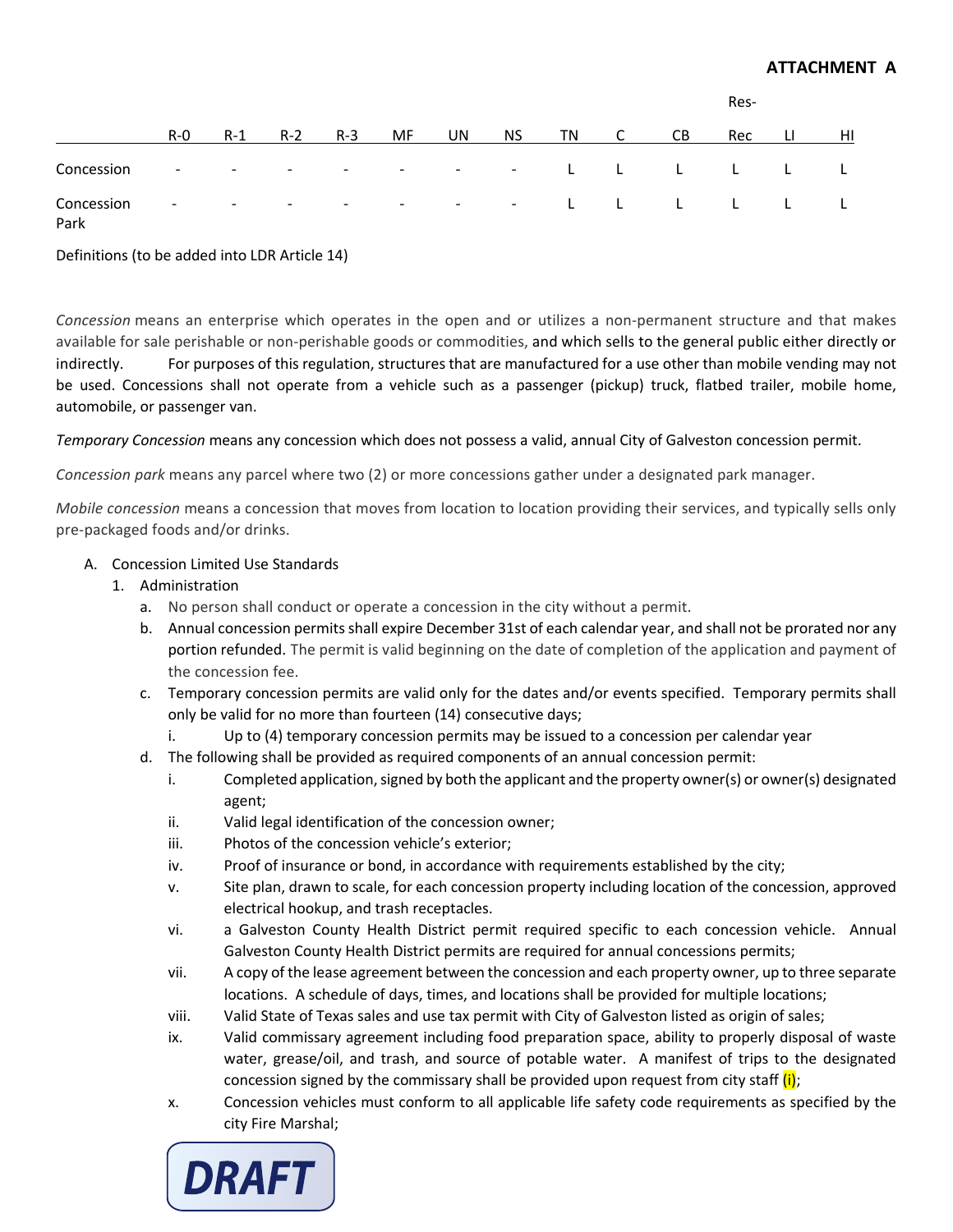- i. Payment of the \$500 annual concession fee, as determined by City Council. A \$125 discount shall be applied for each location within a permitted concession park at the time of permitting.
- e. The following shall be provided as required components of the temporary concession permit:
	- i. Completed application, signed by both the applicant and the property owner(s) or owner(s) designated agent;
	- ii. Valid legal identification of the temporary concession owner;
	- iii. Photos of the concession vehicle's interior and exterior;
	- iv. Proof of insurance or bond, in accordance with requirements established by the city;
	- v. Valid Galveston County Health District permit required;
	- vi. Valid commissary agreement including food preparation space, ability to properly disposal of waste water, grease/oil, and trash, and source of potable water  $(i)$ ;
	- vii. Valid State of Texas sales and use tax permit listing City of Galveston as origin of sales;
	- viii. \$25 per day operation fee, plus a \$100 late fee for any temporary concession permits submitted less than ten (10) days before the associated event;
	- ix. Any concession operating under a valid annual concession permit is exempt from temporary concession fees provided that Development Services is notified of participation in an event no less than ten (10) days prior to the event. During this time, such a concession is permitted to operate at the designated location.
- f. Concession permit shall be displayed in a conspicuous location on the concession vehicle, visible from the street, and that is visible at all hours.
- 2. The area commonly known as Saengerfest Park and legally described as Abstract 628 M.B. Menard Survey Lots 11 & 12 Block 683 Galveston & North 0-9 Feet of Adjacent Avenue B and Abstract 628 M.B. Menard Survey Lots 13,14 & South 1/2 of Alley Galveston & North 0-9 Feet of Adjacent Avenue B may allow kiosks, push carts, or popup tents at the discretion of the property owner(s) thereof, or their agent(s).
- 3. City code regulations which govern city-recognized special events (such as but not limited to Mardi Gras, Lone Star Rally, and Dickens on the Strand) shall supersede these regulations.
- 4. For purposes of this article, structures that are manufactured for a use other than concessions shall not be permitted. Examples of acceptable vehicles include, but are not limited to, vehicle equipped with serving windows, merchandise display equipment, kitchen preparation areas, and advertisement display section.
- 5. Permit may be revoked, at the discretion of the city manager or designee, for any of the following violations:
	- i. inappropriate signage;
	- ii. incompatible concession design;
	- iii. violation of limited use standards;
	- iv. non-compliance with any city code or property maintenance code violation;
	- v. Any threat to the public health, safety, and/or welfare;
- B. General
	- 1. Location and Operations
		- a. A permitted concession may move between up to three approved sites providing a separate lease agreement and schedule of locations and hours of operation are submitted with the permit application.
		- b. Concessions are permitted on commercial lots in Commercial (C), Central Business (CB), Resort-Recreation (Res-Rec), Traditional Neighborhood (TN), Light Industrial (LI) and heavy Industrial (HI) zoning.
			- i. Concessions shall not be permitted within one hundred (100) feet of the district line of any singleor multiple-family zoning district. May be permitted without a distance requirement from a residential zoning district when the concession is located in a commercial zoning district;
			- ii. Concessions shall not be permitted within one hundred (100) feet of an existing brick and mortar business which sells similar goods or services. Measurement shall be from the window of the concession to the nearest public entry door of the business;
			- iii. A concession may not be located in the public right-of-way, state highway department right-of-way, or any driveway. Serving window(s) shall maintain a minimum setback of five (5) feet from the public right-of-way;

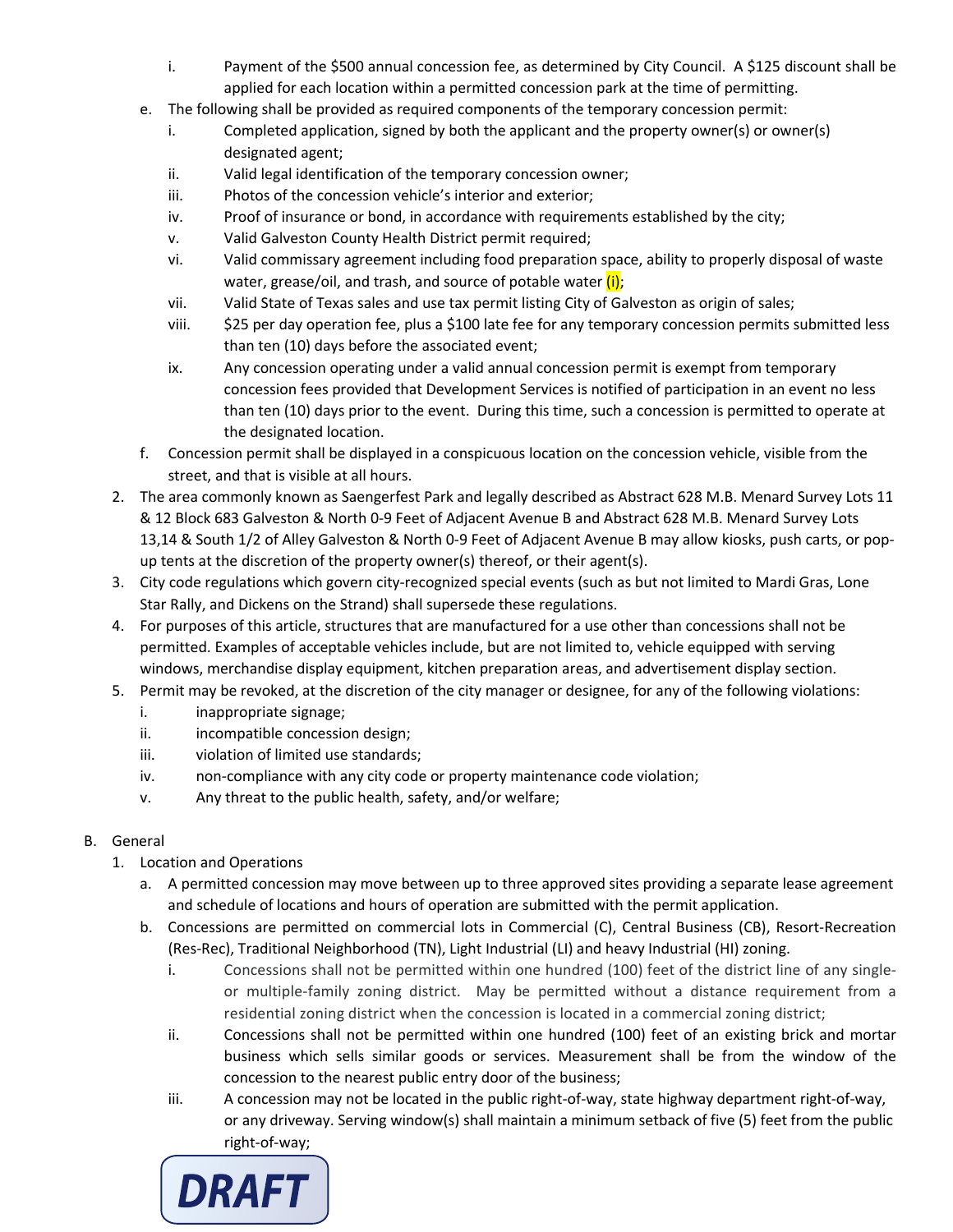- iv. Concessions shall not operate within five hundred (500) feet of any preschool-12<sup>th</sup> grade public or private school between the hours of 7 am and 6 pm on school days.
- v. No more than one (1) concession shall be permitted on the same lot except in permitted concession parks;
- vi. Concessions shall not occupy required parking;
- vii. Concessions must remain mobile, and shall not be rendered immobile or permanently connected to city utilities for any reason. Concessions must be able to relocate within 8 hours of an emergency declaration;
- viii. Concessions may utilize any source of electricity which is properly permitted and in compliance with building and life-safety codes as determined by the City fire marshal;
- ix. Each concession must have a litter receptacle available, clearly marked and maintained for patron use. This litter receptacle must be at least a forty-four (44) gallon capacity and composed of a leakproof, nonabsorbent material;
- x. Seating is not permitted; (ii)
- xi. All concession sales and display must occur within the concession vehicle. No outdoor display allowed.
- xii. Signage is limited to the face of the concession itself, except as provided in City Code. All other sign standards apply to concession vehicles.
- xiii. All outside items permitted must be removed and stored when the concession is not in operation (iii).
- xiv. Declared Natural Disaster. In the event of a disaster on Galveston Island, concessionaires may apply for a concession to the development services department in accordance with the following, and as allowed by the City Manager.
	- a. The following goods, services, and related items may be allowed during recovery from a declared natural disaster: Laundry, food, household goods, charitable activities, generators, mattresses, landscaping, retail goods, internet and wireless services.
- A. Concession Park Limited Use Standards
	- 1. General
		- a. No person shall conduct or operate a concession in the city without a Certificate of Zoning Compliance and Limited Use Affidavit.
		- b. No more than one concession shall be permitted per every 1,000 square feet of area;
		- c. Seating for no more than four (4) persons may be provided for each concession in a concession park. Concession seating must be specifically indicated on site plan; (ii)
		- d. All outside items permitted must be removed and stored when a concession is not in operation (iii).
		- e. Concession parks shall not be permitted within one hundred (100) feet of the district line of any single-or multiple-family zoning district. Concession parks may be permitted without a distance requirement from a residential zoning district when located in a commercial zoning district;
		- f. If provided, site lighting must conform to Article 7 of the City of Galveston Land Development Regulations;
		- g. Concession parks over 10,000 square feet in area must provide two (2) off-street parking spaces per concession, regardless of zoning. All surfaces for vehicle parking are to be treated with a dustless surface and an adequate system of storm drainage (iv).

(v)

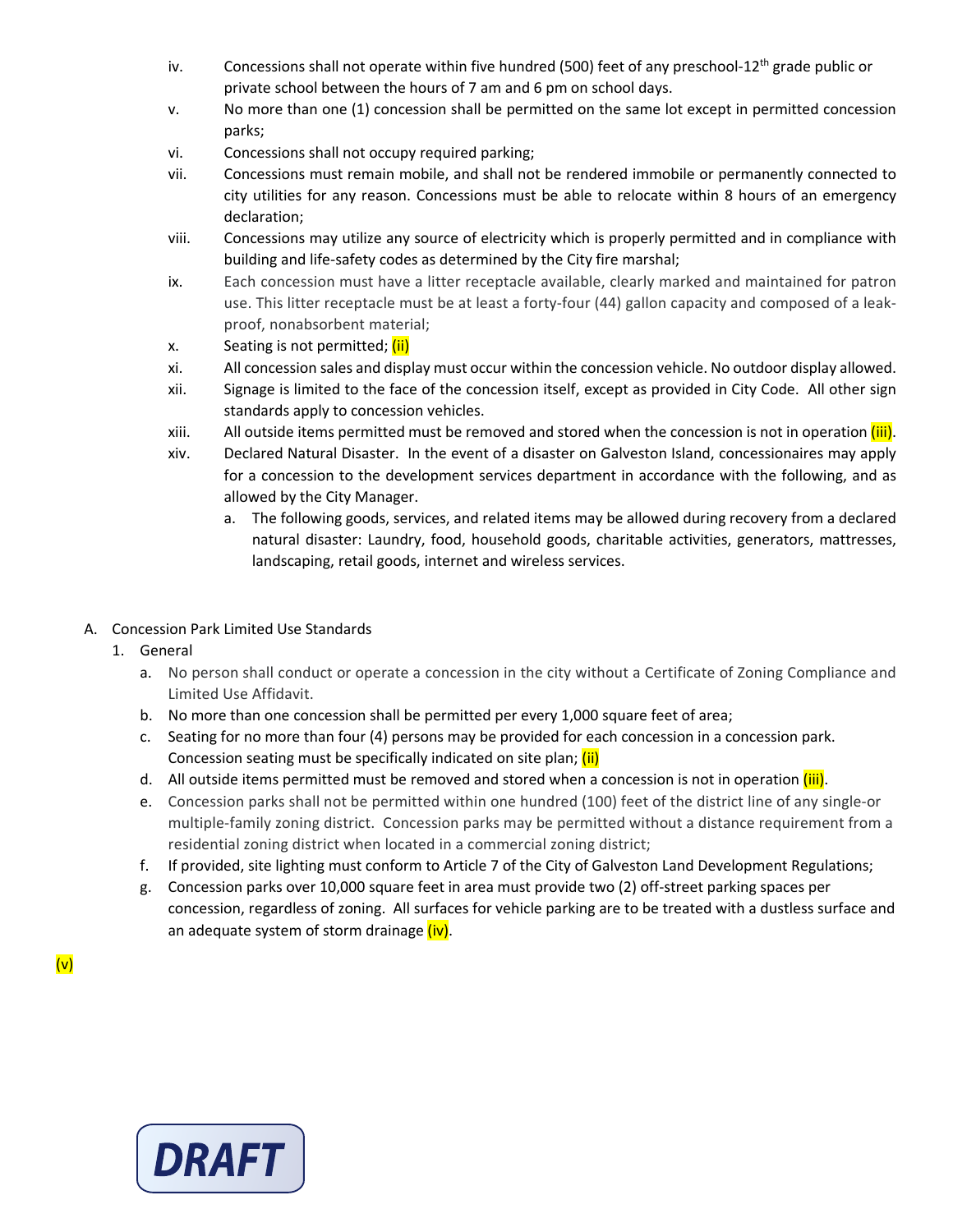### STAFF NOTES AND COMMENTS (yellow notations)

- i. Changed language to more thoroughly address commissary requirements for both temporary and annual concessions;
- ii. Clarified language regarding shade structures per previous Planning Commission discussion;
- iii. In coordination with the above, specified that allowed items (regardless of what they are: seating, non-permanent shade structures, A-frames, etc) must be stowed/stored when a concession is not in operation;
- iv. Added clarification of off-street parking. This is the same language typically used in the Land Development Regulations (LDR) as a limited use standard;
- v. Staff has invited Galveston County Health District staff and management to attend the 03/08/2022 workshop to address questions Planning Commission may have. Staff's notes from the 02/22/2022 workshop indicate that the Commission was specifically interested in GCHD requirements for commissaries and push carts.